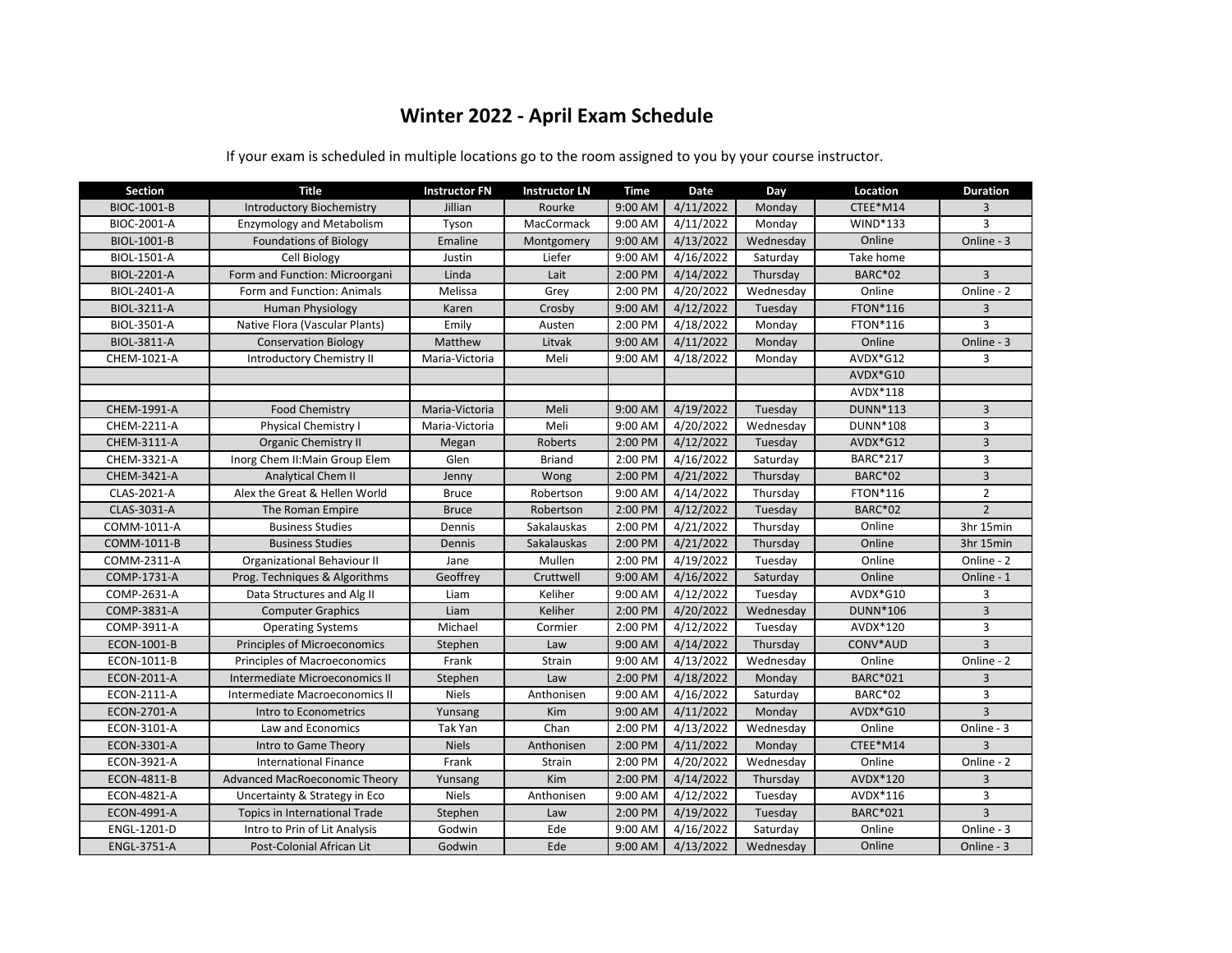| ENGL-3991-A        | <b>African Animist Arts</b>               | Godwin       | Ede              | 9:00 AM | 4/19/2022 | Tuesday   | Online          | Online - 3              |
|--------------------|-------------------------------------------|--------------|------------------|---------|-----------|-----------|-----------------|-------------------------|
| GENV-1201-A        | The Human Environment                     | Tim          | Reiffenstein     | 2:00PM  | 4/12/2022 | Tuesday   | Online          | Online - 2              |
| GENV-3321-A        | Geography of Japan                        | Tim          | Reiffenstein     | 2:00PM  | 4/19/2022 | Tuesday   | Online          | Online - 3              |
| GREK-2101-A        | Intro Readings in Greek Lit               | <b>Bruce</b> | Robertson        | 9:00 AM | 4/12/2022 | Tuesday   | <b>HART*407</b> | 3                       |
| GREK-3001-A        | Readings in Greek Prose                   | <b>Bruce</b> | Robertson        | 2:00 PM | 4/19/2022 | Tuesday   | AVDX*230        | $\overline{2}$          |
| HIST-1661-A        | France in the Age of Revolutio            | William      | Wilson           | 2:00 PM | 4/11/2022 | Monday    | FTON*116        | $\overline{2}$          |
| HIST-2021-A        | Alex the Great & Hellen World             | <b>Bruce</b> | Robertson        | 9:00 AM | 4/14/2022 | Thursday  | FTON*116        | $\overline{2}$          |
| HIST-3031-A        | The Roman Empire                          | <b>Bruce</b> | Robertson        | 2:00 PM | 4/12/2022 | Tuesday   | <b>BARC*02</b>  | $\overline{2}$          |
| HIST-3541-A        | Challenges to U.S. Modernity              | Gordon       | Clowater         | 9:00 AM | 4/14/2022 | Thursday  | DUNN*106        | 3                       |
| JAPA-1011-A        | Introductory Japanese II                  | Akiko        | Yoshizawa        | 9:00 AM | 4/14/2022 | Thursday  | Online          | Online - 2              |
| JAPA-2011-A        | Intermediate Japanese II                  | Akiko        | Yoshizawa        | 9:00 AM | 4/19/2022 | Tuesday   | Online          | Online - 2              |
| LATI-1101-A        | Introductory Latin II                     | Cassandra    | Tran             | 9:00 AM | 4/20/2022 | Wednesday | AVDX*120        | $\overline{2}$          |
| LATI-3001-A        | Readings in Latin Prose                   | <b>Bruce</b> | Robertson        | 9:00 AM | 4/19/2022 | Tuesday   | HART*407        | $\overline{2}$          |
| LING-3001-A        | Fundamentals of Internal Ling             | Shahin       | Nematizadeh      | 9:00 AM | 4/19/2022 | Tuesday   | Online          | Online - 2              |
| MATH-1121-A        | Calculus II                               | Nathaniel    | Johnston         | 9:00 AM | 4/20/2022 | Wednesday | Online          | Online - 3              |
| MATH-1151-C        | <b>Applied Calculus</b>                   | Peter        | Lelievre         | 9:00 AM | 4/20/2022 | Wednesday | Online          | Online - 2              |
| MATH-2121-A        | <b>Differential Equations</b>             | Fraser       | Turner           | 2:00 PM | 4/14/2022 | Thursday  | Online          | Online - 2              |
| <b>MATH-2221-A</b> | Linear Algebra                            | Nathaniel    | Johnston         | 2:00 PM | 4/11/2022 | Monday    | Online          | Online - 3              |
| MATH-3161-A        | <b>Complex Variables</b>                  | Meghan       | Allen            | 2:00 PM | 4/18/2022 | Monday    | AVDX*111        | 3                       |
| <b>MATH-3451-A</b> | <b>Methods of Math Physics</b>            | David        | Hornidge         | 9:00 AM | 4/20/2022 | Wednesday | <b>DUNN*308</b> | $\overline{\mathbf{3}}$ |
| MATH-4111-A        | Topology                                  | Geoffrey     | Cruttwell        | 9:00 AM | 4/20/2022 | Wednesday | DUNN*406        | 3                       |
| MATH-4221-A        | Modern Algebra II                         | Nathaniel    | Johnston         | 9:00 AM | 4/16/2022 | Saturday  | Online          | Online - 3              |
| PHYS-1041-A        | Physics for the Life Sciences             | David        | Fleming          | 9:00 AM | 4/21/2022 | Thursday  | Online          | Online - 2              |
| PHYS-1041-B        | Physics for the Life Sciences             | Taslima      | Anwar            | 9:00 AM | 4/21/2022 | Thursday  | Online          | Online - 2              |
| PHYS-1551-A        | <b>General Physics II</b>                 | Ralf         | Bruning          | 9:00 AM | 4/21/2022 | Thursday  | DUNN*113        | 3                       |
| PHYS-1551-B        | <b>General Physics II</b>                 | Fraser       | Turner           | 9:00 AM | 4/21/2022 | Thursday  | DUNN*113        | $\overline{\mathbf{3}}$ |
| PHYS-3021-A        | Life in the Universe                      | Catherine    | Lovekin          | 9:00 AM | 4/14/2022 | Thursday  | CTEE*202        | 3                       |
| PHYS-3201-A        | <b>Statistical Mechanics</b>              | Taslima      | Anwar            | 9:00 AM | 4/16/2022 | Saturday  | Online          | Online - 2              |
| PHYS-3451-A        | <b>Methods of Math Physics</b>            | David        | Hornidge         | 9:00 AM | 4/20/2022 | Wednesday | DUNN*308        | 3                       |
| PHYS-3811-A        | <b>Modern Physics</b>                     | David        | Fleming          | 9:00 AM | 4/12/2022 | Tuesday   | Online          | Online - 2              |
| PHYS-4201-A        | Solid State Physics                       | Ralf         | <b>Bruning</b>   | 7:00 PM | 4/18/2022 | Monday    | AVDX*111        | 3                       |
| PHYS-4411-A        | <b>Classical Mechanics &amp; Relativi</b> | Catherine    | Lovekin          | 2:00 PM | 4/11/2022 | Monday    | DUNN*104        | $\overline{3}$          |
| PHYS-4831-A        | <b>Adv Quantum Mechanics</b>              | David        | Hornidge         | 2:00 PM | 4/13/2022 | Wednesday | DUNN*316        | 3                       |
| POLS-1001-B        | <b>Foundations of Politics</b>            | Lara         | Khattab          | 9:00 AM | 4/16/2022 | Saturday  | Online          | Online - 3              |
| POLS-2001-A        | <b>Democratic Thought</b>                 | Loralea      | Michaelis        | 2:00 PM | 4/12/2022 | Tuesday   | DUNN*113        | 3                       |
| POLS-2101-A        | <b>Canadian Government &amp; Politics</b> | Mario        | Levesque         | 9:00 AM | 4/21/2022 | Thursday  | AVDX*G10        | $\overline{3}$          |
| POLS-3011-A        | <b>Modern Political Thought</b>           | Loralea      | Michaelis        | 2:00 PM | 4/19/2022 | Tuesday   | <b>BARC*02</b>  | 3                       |
| PSYC-1001-B        | Introduction to Psychology I              | Danielle     | Douglas          | 9:00 AM | 4/20/2022 | Wednesday | Online          | Online - 2              |
| PSYC-1011-B        | Introduction to Psychology II             | Nancy        | Garon            | 2:00 PM | 4/14/2022 | Thursday  | Online          | Online - 2              |
| PSYC-2011-A        | Research Design & Analysis II             | Odette       | Gould            | 7:00 PM | 4/18/2022 | Monday    | Online          | Online - 3              |
| PSYC-2121-A        | <b>Behaviour Modification</b>             | Terry        | Belke            | 9:00 AM | 4/14/2022 | Thursday  | WIND*133        | 3                       |
| PSYC-2301-A        | Social Psychology                         | Stephen      | Claxton-Oldfield | 9:00 AM | 4/12/2022 | Tuesday   | CONV*AUD        | 2.5                     |
| PSYC-2431-A        | Child & Adolescent Dev                    | Mitchell     | Lapointe         | 9:00 AM | 4/19/2022 | Tuesday   | Online          | Online - 2              |
| PSYC-2991-B        | The Psychology of Study                   | Mitchell     | Lapointe         | 9:00 AM | 4/20/2022 | Wednesday | Online          | Online - 2              |
| PSYC-3021-A        | Psych Measurement & Dif                   | Louise       | Wasylkiw         | 2:00 PM | 4/19/2022 | Tuesday   | DUNN*102        | 3                       |
| PSYC-3111-A        | Conditioning                              | Terry        | <b>Belke</b>     | 9:00 AM | 4/18/2022 | Monday    | BARC*021        | 3                       |